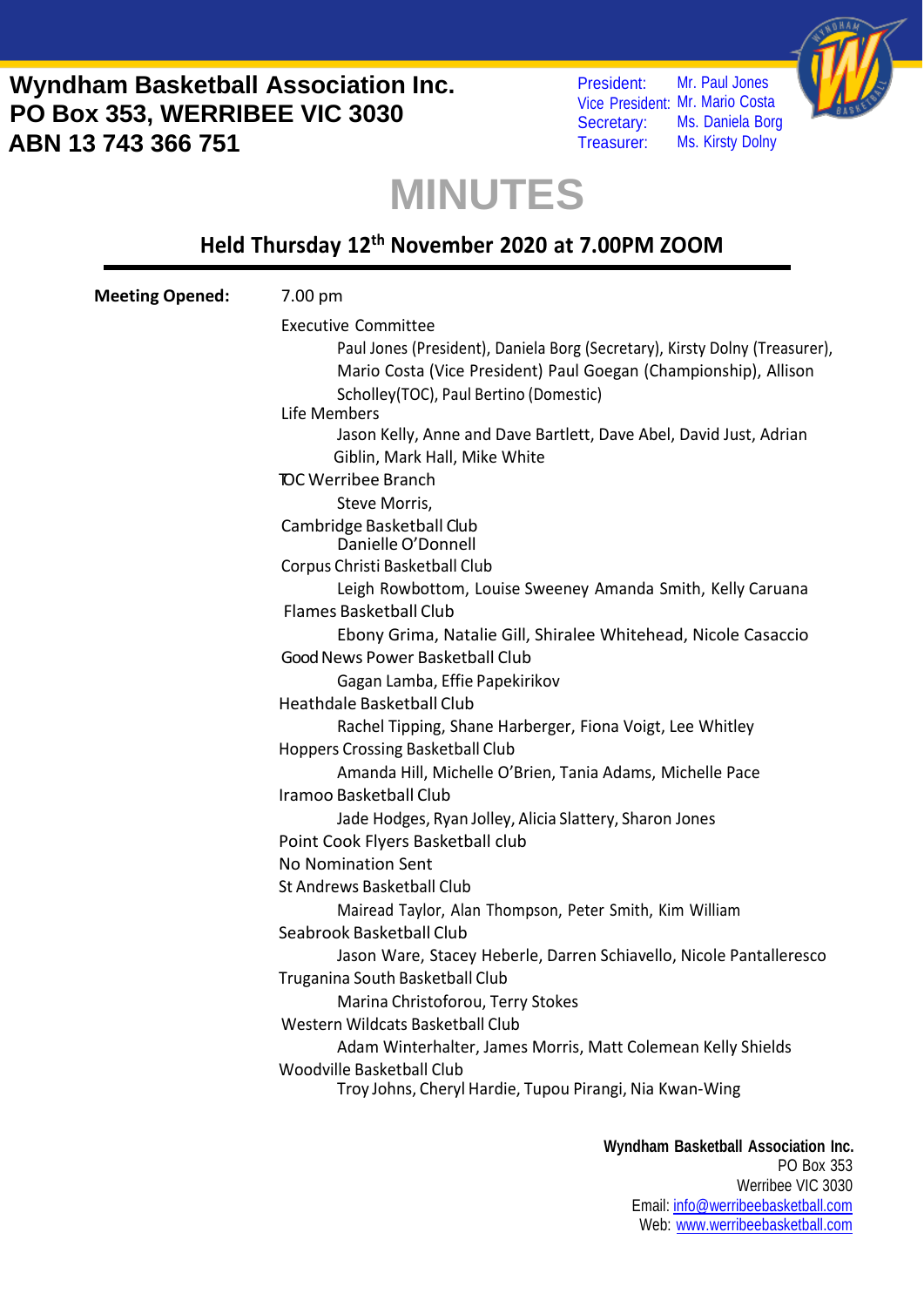President: Vice President: Mr. Mario Costa Secretary: Treasurer: Mr. Paul Jones Ms. Daniela Borg Ms. Kirsty Dolny



# **MINUTES**

|                                                 | <b>Senior Domestic Teams</b><br>Horney Jets - Aaron Dolney, Hot Shots - Rebecca Dadwell, Bricklayers -<br>Jason Bryant, Jazz - James Borg, Hoppers Hornets - Mindy Tysoe,<br>Hoppers Crossing Tigers - Sharon Coglan, The Boys and John, Jared<br>Salloum, Corpus Mens Team - Steve Sweeney, Womens Team Sarah<br>Bartlett, WWW Sabre Teeth Mens Team - Grant Wardrop |
|-------------------------------------------------|-----------------------------------------------------------------------------------------------------------------------------------------------------------------------------------------------------------------------------------------------------------------------------------------------------------------------------------------------------------------------|
|                                                 | <b>General Members</b><br>Miranda Lohmann, Jessica Slade, Lisa Tzuntzurkas, Chris Vawser, Jessica<br>Scannell, Craig Armstead                                                                                                                                                                                                                                         |
| <b>Apologies:</b>                               | No Apologies                                                                                                                                                                                                                                                                                                                                                          |
| <b>Acceptance Of</b><br><b>PreviousMinutes:</b> | After Discussion it was RESOLVED that the Minutes of the Meeting held 8 <sup>th</sup><br>December 2019 be ACCEPTED and that Mr Paul Jones as President be authorised<br>to sign the minutes.<br>Moved: Dave Abel (Life Member) Seconded: Leigh Rowbottom (Corpus Christi<br><b>Basketball Club)</b><br><b>ACCEPTED</b>                                                |
| <b>Business Arising</b>                         | Nil                                                                                                                                                                                                                                                                                                                                                                   |
| <b>President Report:</b>                        | Paul Jones spoke to report and presentation                                                                                                                                                                                                                                                                                                                           |
| <b>Treasurers Report:</b>                       | Kirsty Dolny spoke to report and presentation                                                                                                                                                                                                                                                                                                                         |
| <b>Domestic Report:</b>                         | Paul Bertino spoke to report and presentation                                                                                                                                                                                                                                                                                                                         |
| <b>Championship Report:</b>                     | Paul Goegan spoke to report and presentation                                                                                                                                                                                                                                                                                                                          |
| <b>TOC Werribee Report:</b>                     | Allison Sholley spoke to report and presentation<br>All reports were presented and accepted                                                                                                                                                                                                                                                                           |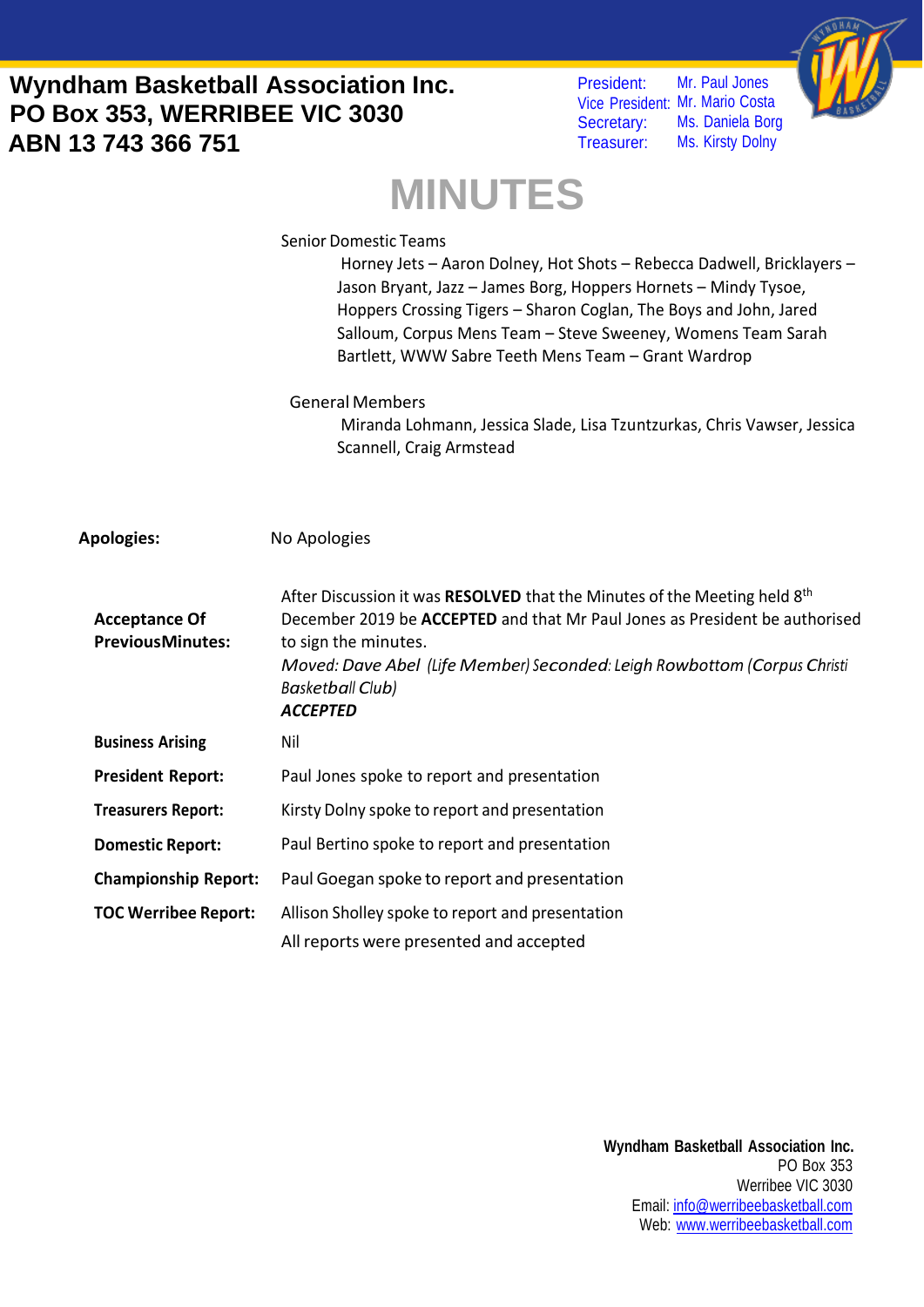President: Vice President: Mr. Mario Costa Secretary: Treasurer: Mr. Paul Jones Ms. Daniela Borg Ms. Kirsty Dolny



# **MINUTES**

| <b>Election Of Office</b><br><b>Bearers:</b> | <b>WBA Executive Vice President</b><br>(2 year term) Nomination: Mario Costa was voted in by the members,<br>therefore Mario Costa is now the WBA Executive Vice President                                                                    |
|----------------------------------------------|-----------------------------------------------------------------------------------------------------------------------------------------------------------------------------------------------------------------------------------------------|
|                                              | <b>WBA Executive Treasurer</b><br>(2 year term) Nomination: Kirsty Dolny<br>Being no other nomination Kirsty Dolny was elected as Executive Treasurer                                                                                         |
|                                              | <b>WBA Executive Domestic Chairperson</b><br>(2year term) Nomination: Paul Bertino<br>Being no other nomination Paul Bertino was elected as Executive Domestic<br>chairperson                                                                 |
|                                              | <b>WBA TOC Chairperson:</b><br>(2year term) Nomination: Allison Scholley was voted in by the members<br>therefore now Allison Scolley is now the WBA TOC Chairperson                                                                          |
|                                              | WBA Executive Championship Chair<br>(2year term) Nomination: Paul Goegan<br>Being no other nominations Paul Goegan was elected as WBA Executive<br>Championship Chair                                                                         |
|                                              | WBA Championship Secretary (1year term)<br>Nomination: No nominations this position is vacant                                                                                                                                                 |
|                                              | WBA Championship Five (5) General Committee Members (1year term)<br>Nomination (1):<br>Nomination (2):<br>Nomination (3):<br>Nomination (4):<br>Nomination (5):<br>Being there was 5 position on Championship general committee available, it |
|                                              | was asked from the floor if anyone was interested. No one was nominated from<br>the floor.<br><b>WBA Tribunal Officer</b><br>(1year term) Nomination: Ann Bartlett<br>Anne Bartlett was elected as WBA Tribunal Officer                       |
| <b>General Business</b>                      | No General business was put forward.                                                                                                                                                                                                          |